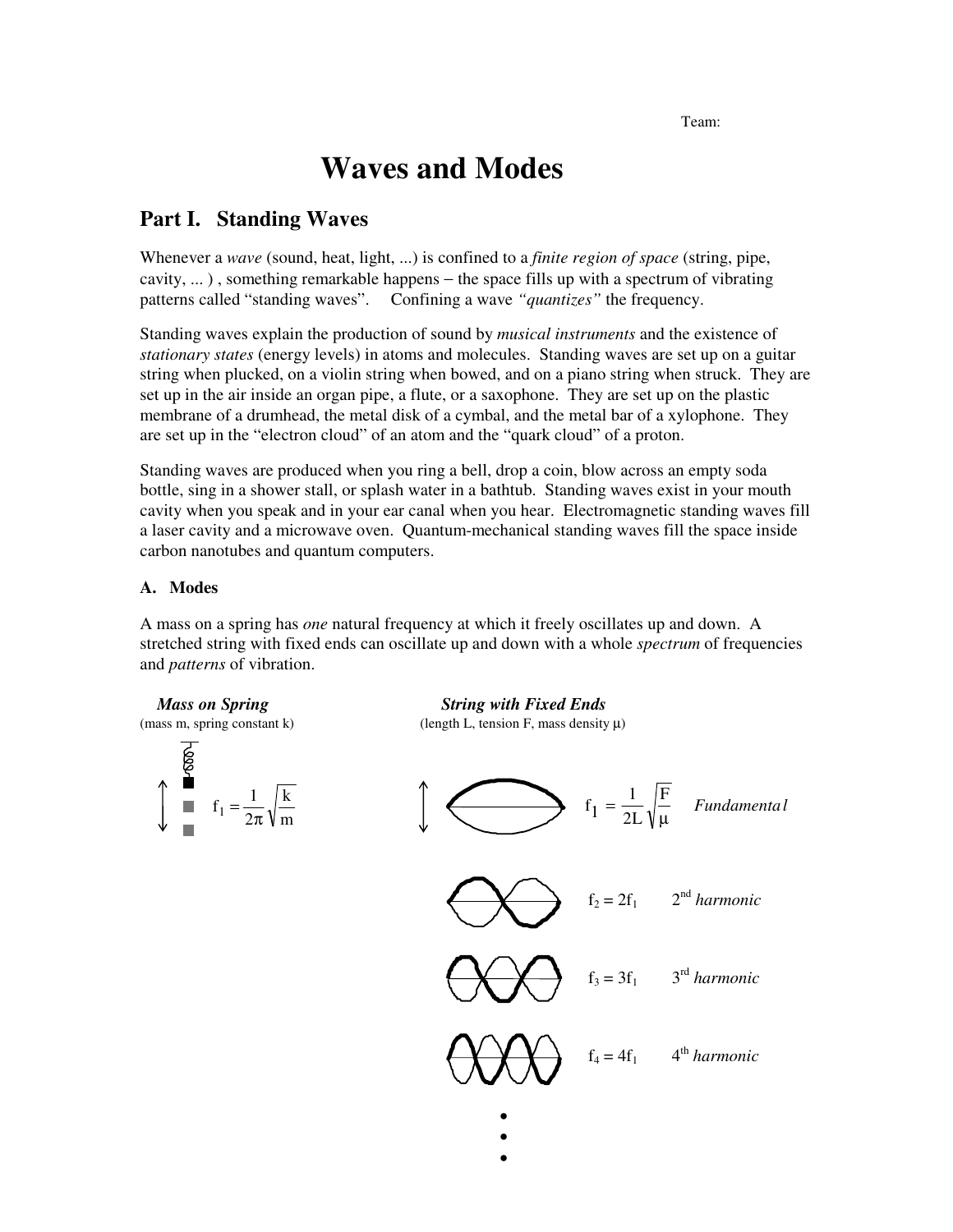These special *"Modes of Vibration"* of a string are called **STANDING WAVES** or **NORMAL MODES**. The word *"standing wave"* comes from the fact that each normal mode has *"wave"* properties (wavelength  $\lambda$ , frequency f), but the wave pattern (sinusoidal shape) does not travel left or right through space − it *"stands"* still. Each segment (λ/2 arc) in the wave pattern simply oscillates up and down. During its up-down motion, each segment sweeps out a *"loop".*



A standing wave is a system of *fixed nodes* (separated by λ/2) and *vibrating loops* (frequency f). In short, a standing wave is a

All points on the string oscillate at the *same frequency* but with different amplitudes. Points that do not move (zero amplitude of oscillation) are called *nodes*. Points where the amplitude is maximum are called *antinodes*. The mathematical equation of a standing wave is  $y(x,t) =$ sin( $2\pi x/\lambda$ ) cos( $2\pi f$ t). The "shape" term sin( $2\pi x/\lambda$ ) describes the sinusoidal shape of the wave pattern of wavelength  $\lambda$ . The "flip-flop" term  $cos(2\pi ft)$  describes the up-down oscillatory motion of each wave segment at frequency f. Each mode is characterized by a different  $\lambda$  and f.

# **B. Harmonics**

The simplest normal mode, where the string vibrates in one loop, is labeled  $n = 1$  and is called the **fundamental mode** or the **first harmonic**. The second mode  $(n = 2)$ , where the string vibrates in two loops, is called the **second harmonic**. The n<sup>th</sup> harmonic consists of n vibrating loops. The set of all normal modes  $\{n = 1, 2, 3, 4, 5, ...\}$  is the **harmonic spectrum**. The spectrum of natural frequencies is  $\{f_1, f_2, f_3, f_4, f_5, \dots\}$ . Note that the frequency  $f_n$  of mode n is simply a whole-number multiple of the fundamental frequency:  $f_n = nf_1$ . The mode with 3 loops vibrates three times as fast as the mode with 1 loop.

Harmonics are the basis of *HARMONY* in music. The sectional vibrations of a string as *one whole*, *two halves*, *three thirds*, and so on, are very special because these vibrations produce musical tones that sound the "most pleasant" when sounded together, i.e. they represent the most *harmonious* combination of sounds. This explains the origin of the word "harmonic".

Exercise: Sketch the  $6<sup>th</sup> harmonic$  of the string.

If the frequency of the  $5<sup>th</sup> harmonic$  is 100  $H<sub>Z</sub>$ , what is the frequency of the  $6<sup>th</sup> harmonic$ ?

If the length of the string is  $3 m$ , what is the wavelength of the  $6<sup>th</sup> harmonic$ ?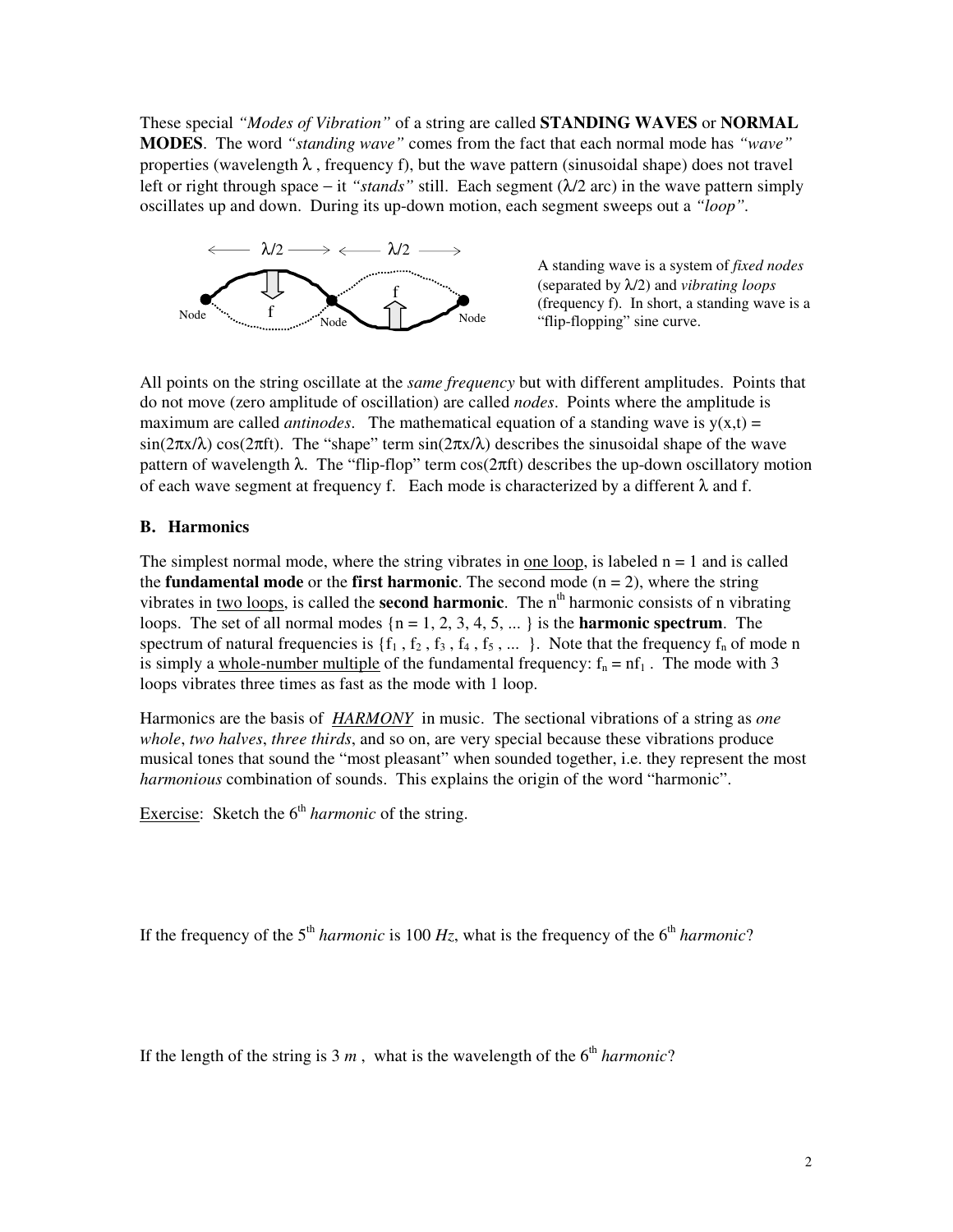#### **C. Creating a Mode**

In general, when you pluck a string, you excite an infinite number of harmonic modes (we will discuss this later). How do you excite *only one* of the modes? There are three different methods:

### 1. The Mathematician Method: "Sine Curve Initial Condition"

If you pull each mass element of a stretched string away from equilibrium (flat string) so that the string forms the shape of a *sine curve*, and then let go, the whole string will vibrate in one normal mode pattern. If you start with any other initial shape − one that is *not* sinusoidal − then the motion of the string will be made up of different modes. Starting out with an exact sine-curve shape is not easy to do – you need some kind of fancy contraption.

#### 2. The Musician Method: "Touch and Pluck"

Guitar players and violin players do this all the time. They gently touch the string at one point (where you want the node to be) and pluck the string at another point (antinode) to make a "loop". The oscillation (up and down motion) of the plucked loop will *"drive"* the rest of the string to form additional equal-size loops which oscillate up and down at the same frequency as the driving loop.

#### 3. The Physicist Method: "Resonance"

If you gently shake (vibrate) the end of a string up and down, a wave will travel to the right (R), hit the fixed end, and reflect back to the left (L). If you shake at just the right "resonance" frequency − one that matches one of the natural frequencies of the string − then the two *traveling waves* (R and L) will combine to produce *a standing wave* of large amplitude:  $R + L = STANDING$  WAVE.

#### **D. Resonance**

Since RESONANCE is one of the most important concepts in science, we will focus on this method. Resonance phenomena are everywhere: tuning a radio, making music, shattering a crystal glass with your voice, imaging the body with an MRI machine, picking cherries, designing lasers, engineering bridges, skyscrapers, and machine parts, etc. Consider pushing a person in a swing. If the frequency of your hand (periodic driving force) matches the natural frequency of the swing, then the swing will oscillate with large amplitude. It is a matter of timing , not strength. A sequence of *"gentle pushes"* applied at just the *"right time"* − in perfect rhythm with the swing − will cause a dramatic increase in the amplitude of the swing. A small stimulus gets amplified into a LARGE response.

### **Experiment:** *Shake a Slinky , Make a Mode*

Go into the hallway. Stretch the slinky (in the air, not on the floor) so that its end-to-end length is 4 to 5 *m*. It is okay if the slinky sags a little. Keep one end fixed. GENTLY shake (vibrate) the other end *side-to-side* (side-to-side is easier than up-and-down). DO NOT shake with a large

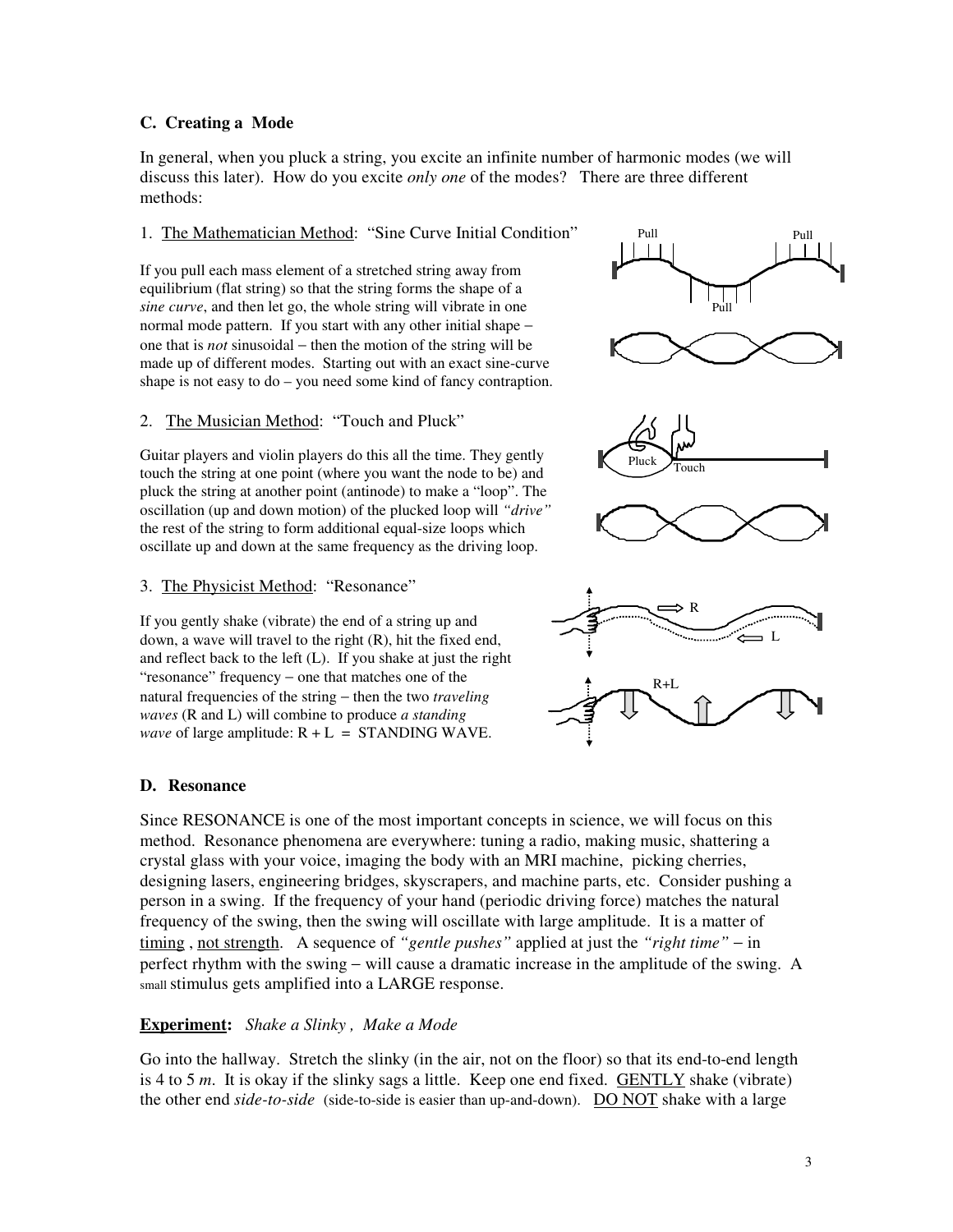force or large amplitude. Remember that resonance is all in the *timing*, not the force! Shake at just the *right frequency* to produce the two-loop  $(n = 2)$  normal mode. When you have *"tuned*" *into*" this  $n = 2$  state, take special note:

You are now RESONATING with the coil. You and the coil are "one" !

Your shaking hand is perfectly in-sync with the coil's very own natural vibration. The frequency of your hand matches  $f_2$  of the coil. Note how the distance  $D<sub>hand</sub>$  that your hand moves back and forth is much smaller than the distance  $D_{\text{coil}}$  that the coil moves back and forth. The driven slinky system has the ability to *amplify* a small input  $(D_{\text{hand}})$  into a large output  $(D_{\text{coil}})$ . This is the trademark of resonance: a weak driving force (hand moves a little) causes a powerful motion (coil moves a lot). Estimate the values of  $D<sub>hand</sub>$  and  $D<sub>coil</sub>$  by simply observing the motions of your hand and the coil when you are resonating with the coil. Compute the *"Amplification Factor"* for this driven coil system.



 $Amplification Factor: D_{coil}/D_{hand}$  =

# **Part II. Music, Guitar, & Fourier**

One of the most far-reaching principles in theoretical physics is this:

 *The general motion of any vibrating system can be represented as a sum of mode motions.*

Reducing the complex "generic whole" into a set of simple "harmonic parts" provides deep insight into nature. Therefore, normal modes are important for two reasons:

- (1) The motion of each mode is SIMPLE , being described by a *simple harmonic oscillator* (trig) function:  $cos(2\pi ft)$ .
- (2) The set of modes serves as a BASIS for any kind of wave/vibrational motion:

Any Motion = Sum of Mode Motions

\n
$$
\iiint_V = \bigcap_{+} \bigcap_{+} \bigcap_{+} + \bigcap_{+} \bigcap_{+} + \bigcap_{+} + \bigcap_{+} + \dots
$$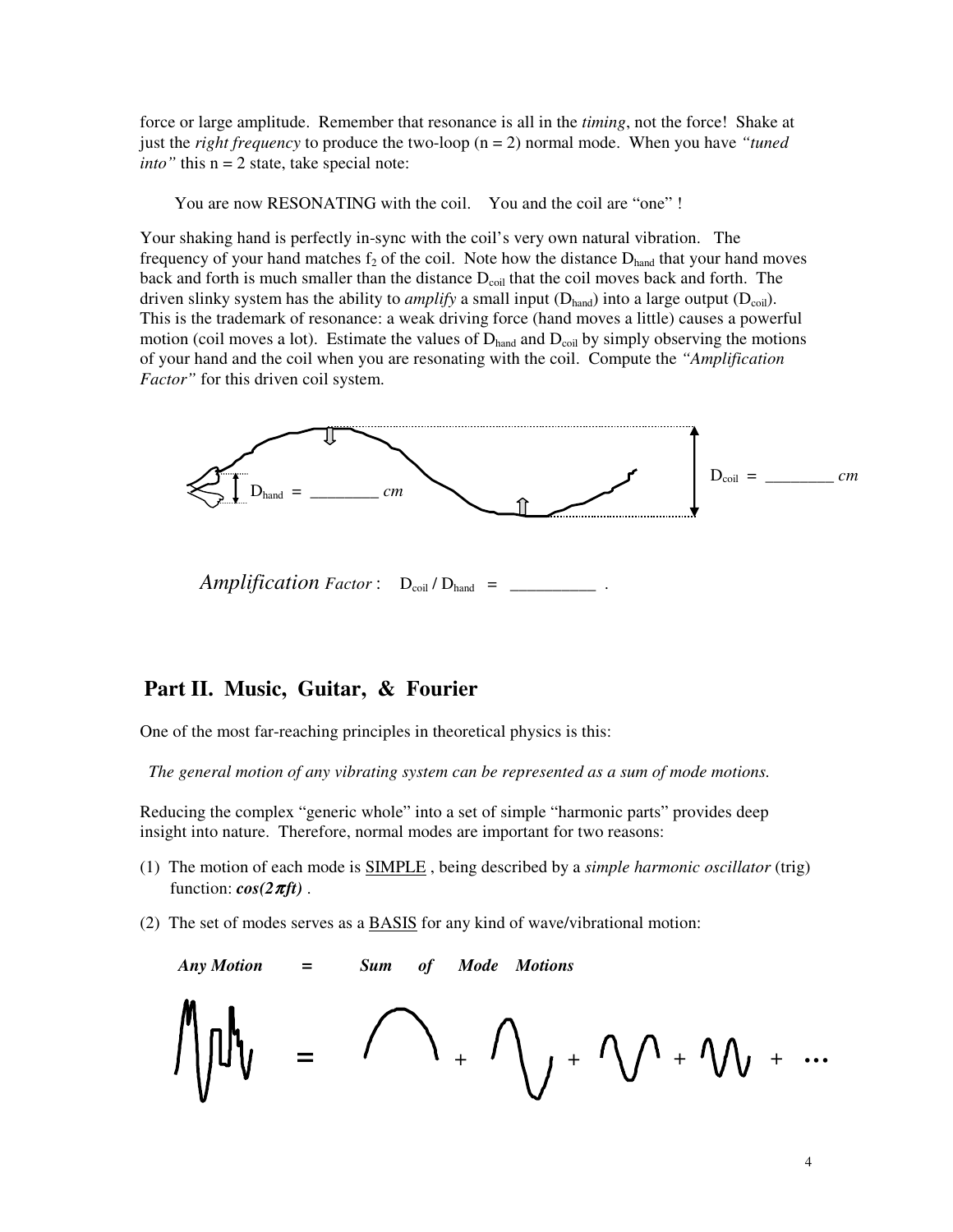#### **A. Plucked String = Mixture of Harmonic Parts**

Suppose you pluck the "A-string" of a guitar and look closely at the shape of the vibrating string. You will see the fundamental mode (1st harmonic) "flip flopping" at the rate of about 100 vibrations per second. At such a high frequency, the string looks like one big blurred loop:



However, what you see is **NOT THE WHOLE PICTURE !** In reality, the string is vibrating with a whole spectrum of normal mode shapes and frequencies all at the same time: 1-loop @ 100 *Hz* , 2-loop @ 200 *Hz* , 3-loop @ 300 *Hz* , 4-loop @ 400 *Hz* , etc. The "actual" picture of a plucked string (showing only the first three harmonics) is:



 In the language of *Music*, when you pluck a guitar string, the resulting musical tone consists of the **Fundamental Tone** (frequency f) together with a whole series of higher pitched and generally fainter **Overtones** (2f , 3f , 4f , etc.)

It is difficult to see the 2-loop, 3-loop, 4-loop vibrations , … and to hear the corresponding overtones 2f , 3f , 4f , … because the higher-harmonic *amplitudes* are usually much smaller than the 1<sup>st</sup> harmonic *amplitude*. The 1-loop vibration is the shape you tend to see (and the tone you tend to hear) because it is the "loudest" component in the harmonic mixture – the one that "shakes" the air and your eardrum the most. If you listen carefully in a quiet room (no background noise) to the plucked A-string of a guitar, you can hear the first overtone 200 *Hz* (second harmonic) which is one **"Octave"** above the fundamental tone 100 *Hz*. Some musicians can hear several overtones.

PHYSICS OF MUSIC FACT: When a guitar, piano, violin, and saxophone play the same note (middle C for example) at the same loudness, you hear four different sounds. Why ? Although the frequency of the fundamental tone  $(f_1 = 262 \text{ Hz})$  is the same, the *intensities* of the overtones  $(f_2 = 524 \text{ Hz}, f_3 = 786 \text{ Hz}, f_4 = 1048 \text{ Hz}, ...$  are different for each instrument.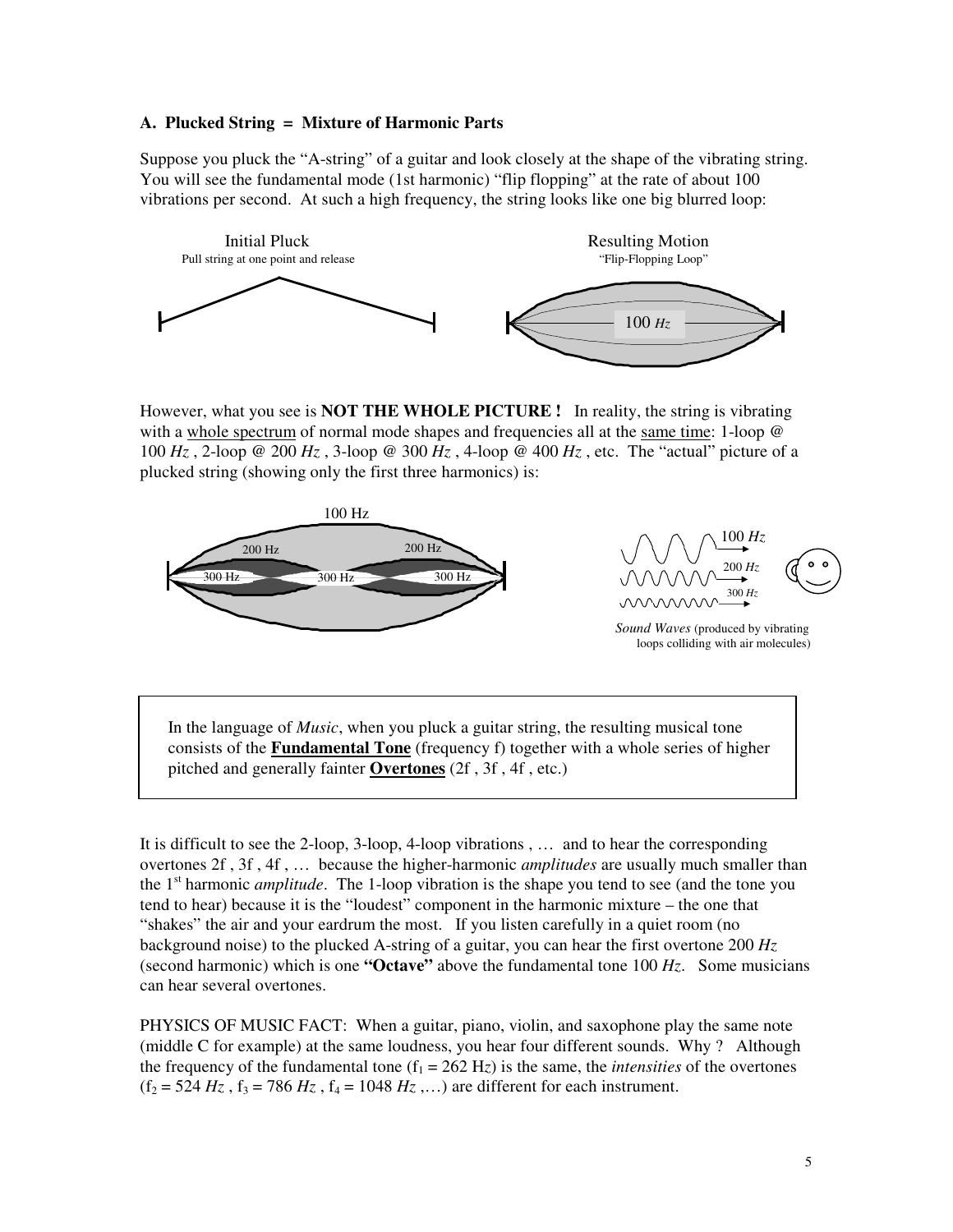Thought Experiment: A simple proof of *"Plucked String = Mixture of Harmonic Modes"*

A plucked guitar string is vibrating in the lowest two modes: 100 *Hz fundamental* and 200 *Hz overtone* (*octave*). Suppose you lightly touch this vibrating string at its exact midpoint. What happens? Draw a picture of the plucked string before and after the touch:



What happens to the fundamental loop when you touch the string?

What tone do you hear after the touch?

#### **B. Fourier's Theorem. Harmonic Analysis.**

How do you "really know" that a plucked string is made up of a bunch of harmonic parts:



*Fourier's Theorem* says that any periodic motion can be represented as a sum of simple harmonic motions. *"Fourier analysis"* or *"harmonic analysis"* refers to the decomposition of a vibration (periodic function) into its harmonic components (sine functions). Fourier analysis permeates all of science and engineering. This far-reaching mathematical tool is used in applications ranging from building a music (Moog) synthesizer, to designing circuits, to analyzing waveforms, to processing voltages in electronics, to processing light in optical systems, and to calculating a quantum jump in atomic systems.

#### Computer Experiment: Adding Harmonics

You will explore how just the right mixture of smooth harmonic modes (sine waves) can produce the pointed shape of a plucked string (triangular wave). Start the program Logger Pro and open the file *"Fourier"*. You will see three graphs showing the first three *base shapes* (harmonics) of a guitar string of length 100  $cm$ . Note that the first harmonic  $y_1$  is "loud", while the second and third harmonics  $(y_2$  and  $y_3)$  are "fainter". Use the *Examine Icon* [x=?] to find the *amplitudes*  $(A_1, A_2, A_3)$  and the *wavelengths*  $(\lambda_1, \lambda_2, \lambda_3)$  of each harmonic.

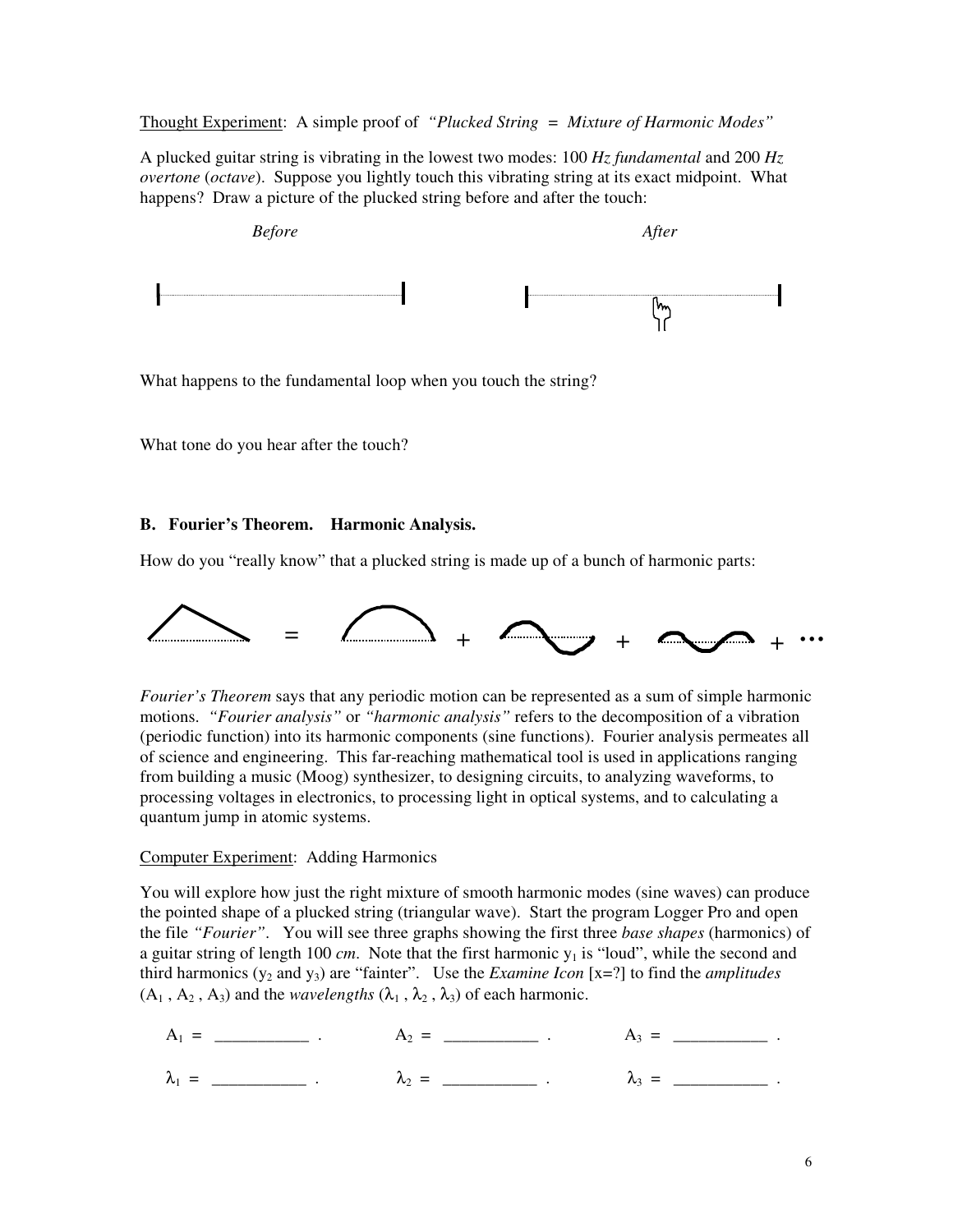Use the *Examine Icon* to find the y-values of the harmonic functions for each of the x-values listed in the following table. Use your calculator to sum the y-values.

| Point on String | 1 <sup>st</sup> Harmonic | 2 <sup>nd</sup> Harmonic | 3 <sup>rd</sup> Harmonic | <b>Sum of Harmonics</b> |
|-----------------|--------------------------|--------------------------|--------------------------|-------------------------|
| $X$ (cm)        | $y_1$ (cm)               | $y_2$ (cm)               | $y_3$ (cm)               | $y_1 + y_2 + y_3$ (cm)  |
| $\overline{0}$  |                          |                          |                          |                         |
| 5               |                          |                          |                          |                         |
| 10              |                          |                          |                          |                         |
| 15              |                          |                          |                          |                         |
| 20              |                          |                          |                          |                         |
| 25              |                          |                          |                          |                         |
| 50              |                          |                          |                          |                         |
| 70              |                          |                          |                          |                         |
| 90              |                          |                          |                          |                         |
| 100             |                          |                          |                          |                         |

#### *Fourier Analysis Table*

Use Graphical Analysis to plot  $y_1 + y_2 + y_3$  (vertical axis) versus x (horizontal axis). Change the y-axis range to go from 0 to 50. Draw a connect-the-dots line through the points. PRINT this *Sum-Over-Harmonics* graph.

#### Where is the Guitar String Plucked?

Based on the shape of your *Sum-Over-Harmonics* graph, what point on the string  $(0 < x < 100)$  is pulled and released?  $x =$ 

**Fourier Essence.** Note how each harmonic part  $(y_1, y_2, y_3)$  consists of sine curves (smooth and round). In sharp contrast, note how the sum of the harmonics  $(y_1 + y_2 + y_3)$  forms a triangle (straight lines and sharp point). This is a remarkable feature of adding sine curves:

#### *By compounding simple sine waves, you can generate square, triangular, and sawtooth waves* !

As you add more and more harmonics, the edges become sharper and the lines become straighter. Open the file *"Adding Sines"* to see the sine curves  $y_1, y_2, y_3$  plotted on the same graph. PRINT this graph. Carefully look at  $y_1$ ,  $y_2$ ,  $y_3$  to understand the *"Fourier Essence"*. Note how in a certain region all the sine curves bend in the same direction. When this happens, the *curvatures mutually reinforce each other* producing a huge curvature, that is an acute angle (sharp point). In other places, the curves bend in opposite directions − the *curvatures mutually weaken each other* − so that a straight line results.

- (1) Mark these two special regions on your printed graph of the sine curves  $y_1, y_2, y_3$ .
- (2) Label one region *"Reinforcing Curvatures"* and the other *"Canceling Curvatures".*
- (3) Sketch  $y_1 + y_2 + y_3$  on this graph.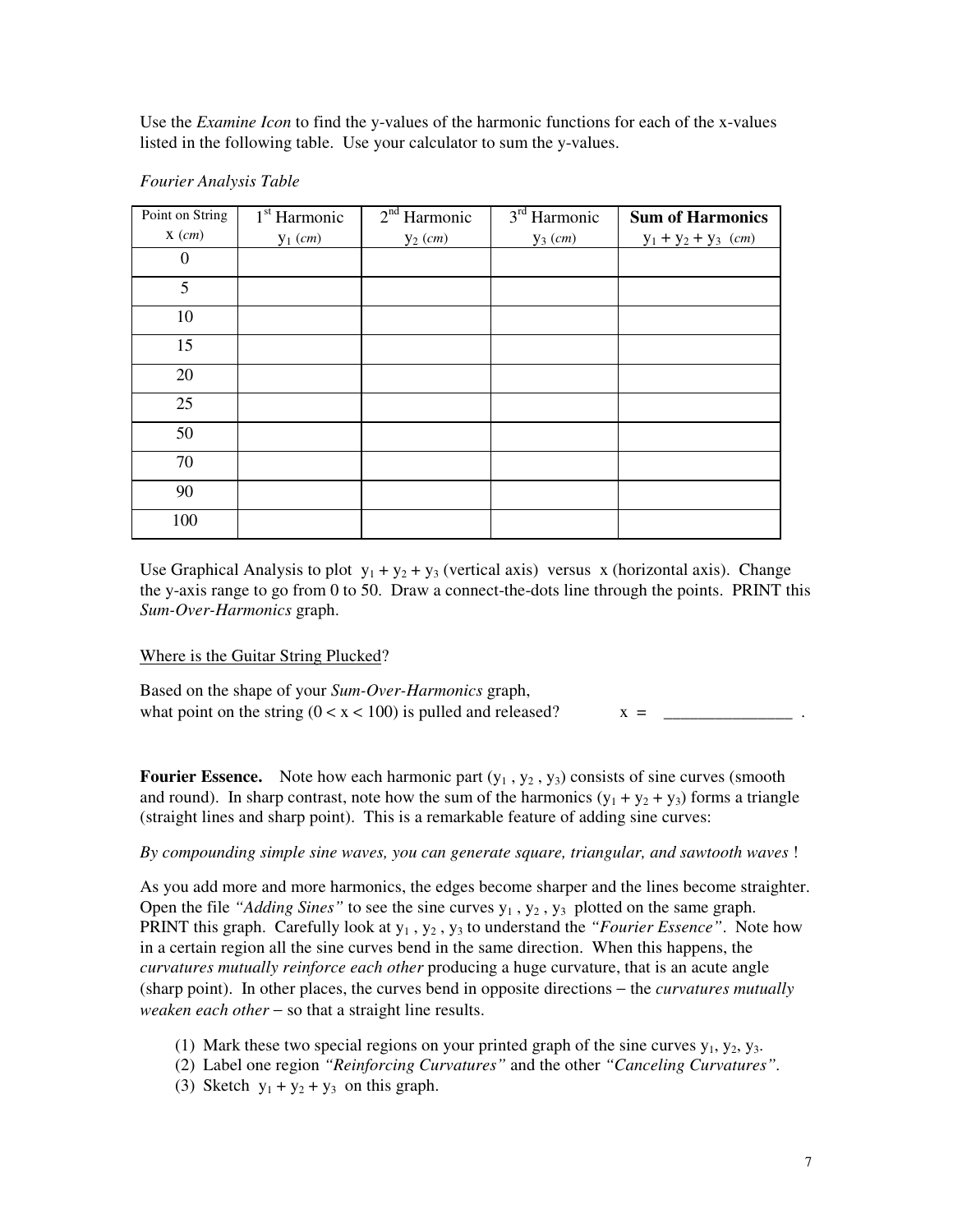# **Part III. Discovering a Harmonic Spectrum**

### **A. Experiment: Measuring the Spectrum**

Use the slinky as before − keep one end fixed, make the length 4 to 5 *meters*, shake the other end. Record the length:  $L =$  *m.* Shake at the *"right frequencies"* to create the first three harmonics  $n = 1, 2, 3$ . Note: the uncertainty in measuring the integer n is exactly equal to zero:  $n \pm 0$ !

Measure the period of each harmonic. Note that the period of the "flip-flopping" loops on the slinky is equal to the period of your shaking hand. Use a *stopwatch* to measure the time for ten "flip flops" and then divide by ten to get the period. Sketch the shape of each mode you observed. Record your measured values of the period and the frequency of each mode.

| Mode Number    | Mode Shape | Period $(s)$ | Frequency $(Hz)$ |
|----------------|------------|--------------|------------------|
|                |            |              |                  |
| $\overline{2}$ |            |              |                  |
| 3              |            |              |                  |

Do your measured frequencies satisfy the harmonic law  $f_n = nf_1$  ? Explain.

# **B. Theory: Calculating the Spectrum**

So far, you have *measured* the spectrum of natural frequencies of the slinky system. You will now *calculate* this spectrum based on the theory of waves. There are three basic ingredients that make up the theory of wave motion:

Kinematics:  $v = \lambda f$  (since *velocity = distance* over *time =*  $\lambda/T$ ). Dynamics:  $v = (F/\mu)^{1/2}$  (from solving  $F = ma$  for a string with *tension* F and *mass density*  $\mu$ ). Harmonics:  $n(\lambda/2) = L$  (Mode n consists of "n *half-wavelengths just fitting inside length* L"). For a proof of this "fitting condition", see the mode pictures on page 1.

*Note*: Even though a standing wave does not travel, the concept of velocity still makes sense because when you shake a string, you generate a traveling wave that propagates along the string. The velocity v of this traveling wave (whose back-and-forth motion forms the standing wave) defines the "v" that appears in the standing wave equation  $f_n = nv/2L$ .

**Derive the Frequency Formula.** In the space below, combine the Kinematic relation  $v = \lambda f$ with the Harmonic relation  $n(\lambda/2) = L$  to find how the frequency f of mode n depends on n, v, and L.

f = \_\_\_\_\_\_\_\_\_\_\_\_\_\_\_\_ .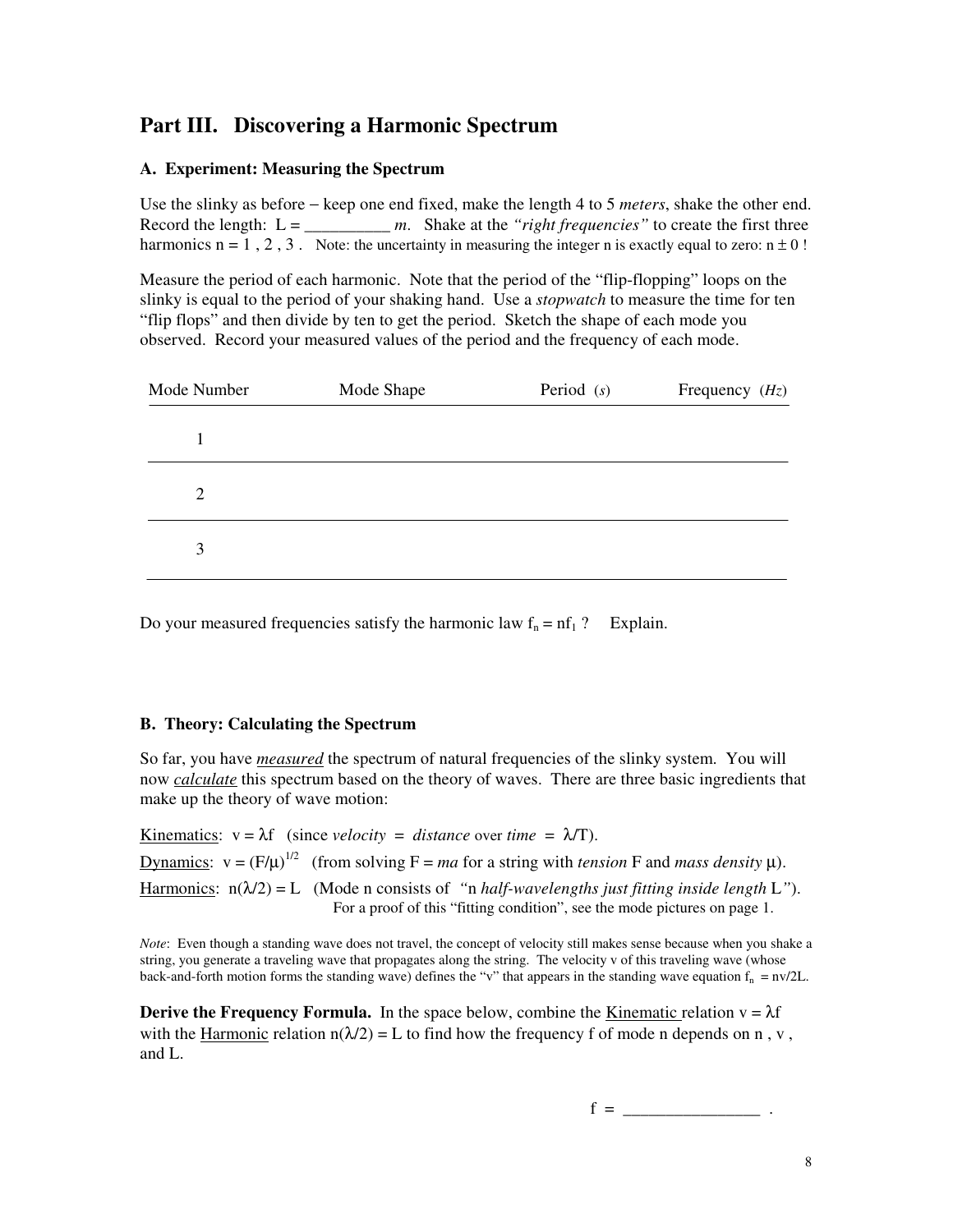The following table summarizes the mode physics of a vibrating string (showing only  $n=1,2,3$ ). Fill in the four blank boxes:

| Mode                                                   | Wavelength                               | Frequency              |
|--------------------------------------------------------|------------------------------------------|------------------------|
|                                                        | $(n \frac{1}{2}$ -waves = string length) | $f = v/\lambda$        |
| $\lambda/2$<br>1 <sup>st</sup> Harmonic                | $1 \lambda/2 = L$                        |                        |
| $\lambda/2$<br>$\lambda/2$<br>2 <sup>nd</sup> Harmonic |                                          | $f_2 = 2 \text{ v}/2L$ |
| $3rd$ Harmonic                                         | $3\lambda/2 = L$                         |                        |

*Bottom Line*: The overtones are integer multiples of the fundamental:  $f_n = nf_1$ , where  $f_1 = v/2L$ . So to calculate the entire theoretical spectrum (an *infinite* number of frequencies  $f_n$ ), all you need to know are the values of <u>two</u> kinematic quantities: <u>L and v</u>!

**Record L.** Length of stretched slinky on which you observed  $n=1,2,3$ :  $L = \underline{\hspace{2cm}} m$ .

**Find v.** The velocity of a wave on a string (or coil) does not depend on the shape of the wave. All small disturbances propagate along the string at the same speed. So the best way to measure the value of v is to make a wave which is easiest to observe. The simplest kind of wave is a *single pulse*.

Stretch the coil as before so that it has the same length L. Keep *both* ends fixed. At a point near one end, pull the slinky sidewise (perpendicular to the length) and release. This will generate a *transverse traveling wave*. Observe this wave disturbance (pulse) as it travels down the slinky, reflects off the other end, and travels back to its point of origin. Use a *stopwatch* to measure the time it takes for the pulse to make four round trips, i.e. 4 down-and-back motions along the entire length of the coil. Divide by 4 to get the roundtrip time  $t_r$ . Calculate the velocity v of the wave on your coil using the fact that the wave pulse travels a distance  $2L$  (down  $L +$  back  $L$ ) during the round trip time.

Round-Trip Time  $t_r =$  \_\_\_\_\_\_\_\_\_\_\_\_\_\_\_\_\_\_\_ *s*. Wave Velocity  $v =$  \_\_\_\_\_\_\_\_\_\_\_\_\_\_\_\_\_ *m/s*.

**Calculate f.** From your measured values of L and v, calculate the harmonic frequencies  $f_1$ ,  $f_2$ ,  $f_3$ using the *theoretical* relation that you derived above. Show your calculation:

### **C. Compare Experimental and Theoretical Spectrum.**

Summarize your measured and calculated values of the natural frequencies  $\{f_1, f_2, f_3, ...\}$  that characterize the slinky system.

| n | $f_n$ (experiment) | $f_n$ (theory) | % Difference |
|---|--------------------|----------------|--------------|
|   |                    |                |              |
|   |                    |                |              |
|   |                    |                |              |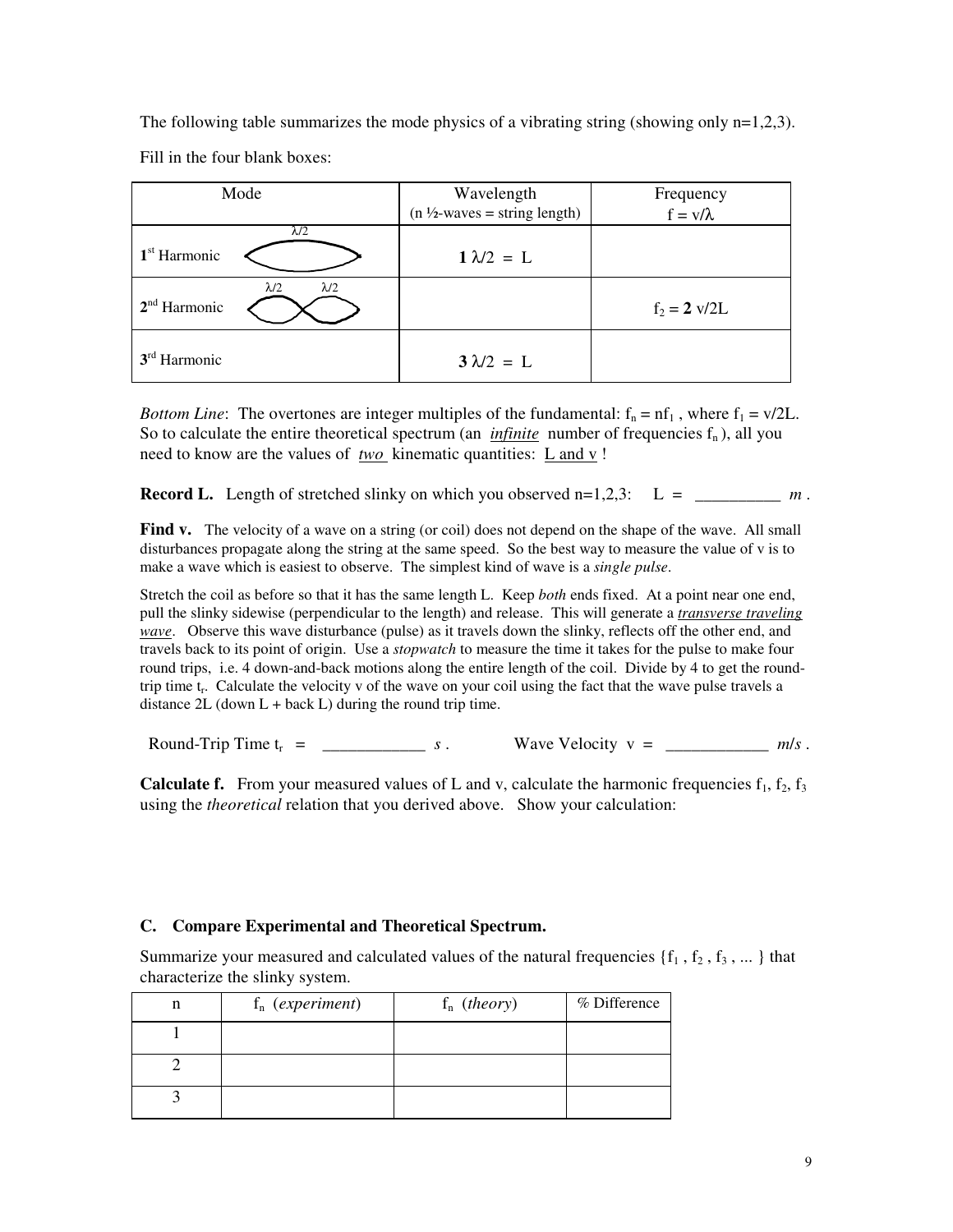# **Part IV. Precision Measurement of "Proper Tones" and Wave Speed**

The system you will study consists of a string of finite length under a fixed tension. One end of the string is connected to an electric oscillator − a high-tech "shaker". Instead of *you* shaking the string by hand, the electric oscillator moves the string up and down at a frequency that you can control with *high precision*. The tension in the string is due to a precisely known mass hanging on the other end. Your *"research goal"* is to answer two basic questions:

- 1. What are the *natural frequencies* of this string system?
- 2. What is the *speed* of a wave on this system?

### **A. Frequency Spectrum**

Just like you "tune in" to different radio stations, here you will tune in to the natural "broadcast frequencies" of the string.

Hang 150 *grams* from the end of the string.

Set up the standing waves  $n = 1, 2, 3, 4, 5$  by driving the string with the electric oscillator using the following procedure.

*Procedure for Resonating with the String*: Start with the frequency of the oscillator equal to 1.0 *Hz*. Set the amplitude of the oscillator equal to one-half its maximum value. Look at the end of the string attached to the oscillator. It is going up and down once every second – just like your hand shaking the slinky! Now slowly increase the frequency until the first  $(n = 1)$  resonance is achieved where the string forms one big "flip-flopping" loop. If the oscillator makes a rattle sound, then decrease the amplitude. Continue to increase the frequency and successively *"tune into*" each of the overtones  $n = 2, 3, 4, 5$ . Record your measured values of  $f_1$ ,  $f_2$ ,  $f_3$ ,  $f_4$ ,  $f_5$ :

| (Hz)<br>$\sim$<br>- 11<br>ᅭ |  |  |  |
|-----------------------------|--|--|--|

Do these natural frequencies (*proper tones*) of the string system form a *harmonic spectrum*? *Explain*.

#### **B. Wave Speed**

The wave speed on the string is too fast to measure with a stopwatch. "Flick" the string and try to observe the traveling pulse. Good Luck. Setting up standing waves is the gold-standard technique to measure the speed of any kind of wave − from sound in air (300 *m*/*s*) to light in a vacuum (300,000,000 *m*/*s*). When you set up a standing wave, you are in effect "freezing" (taking a snapshot of) the speeding wave so you can easily observe the *shape* of the wave and measure the *wavelength*.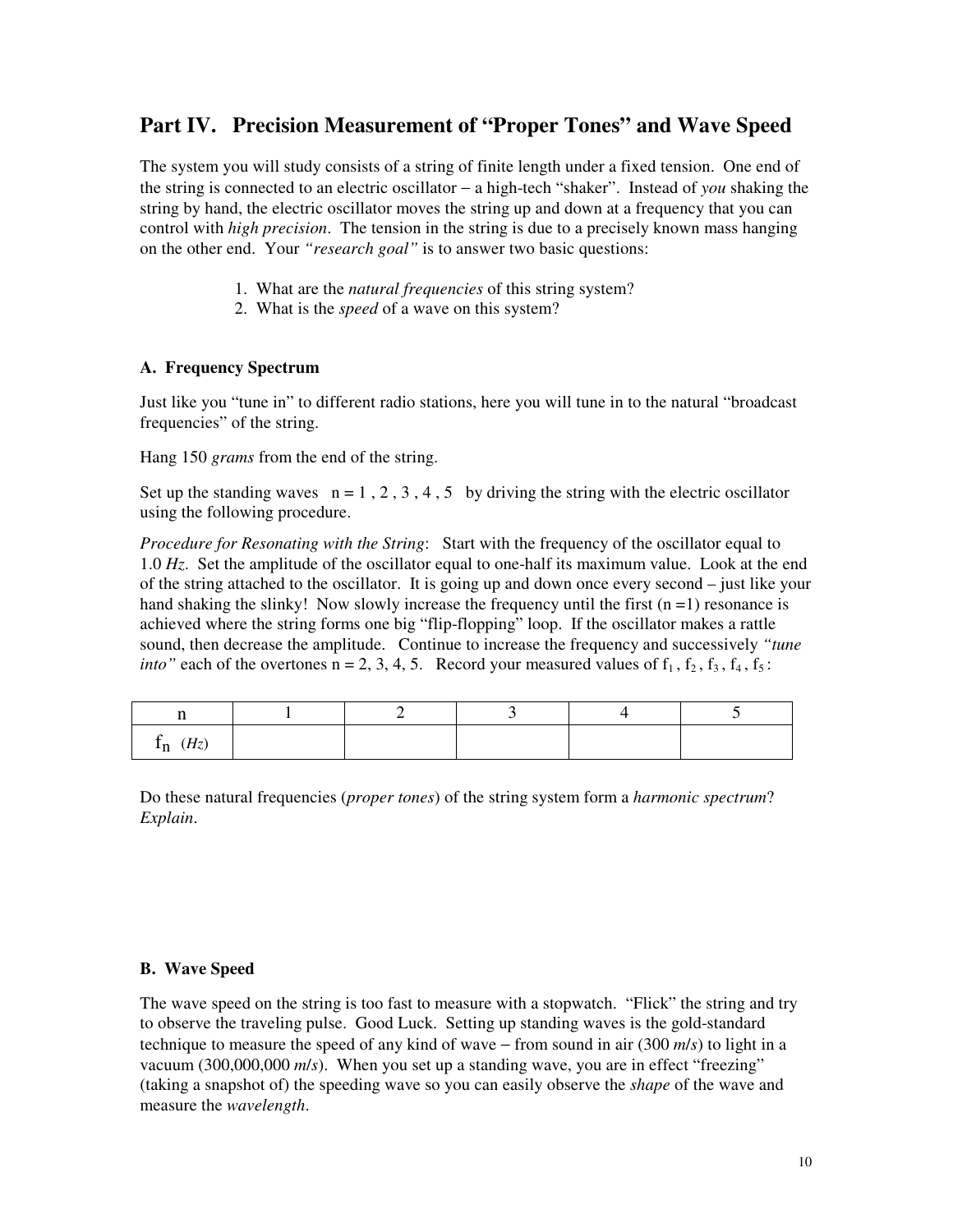To get an accurate value of the wave speed v, find v using *two* different methods:

**1. Space - Time Method:** Measure  $\lambda$  and f for each mode n. Compute  $v = \lambda f$ .

You have already measured f for each n. To find  $\lambda$  for each n, measure the length L of your string (between it's two "fixed" endpoints) and then compute λ from the Fitting Condition: *mode*  n *consists of n half-waves stuffed inside* L. The picture below shows the n = 3 fit.



| n | $\lambda$ ( <i>m</i> ) | f $(Hz)$ | $v = \lambda f$ ( <i>m/s</i> ) |                                             |
|---|------------------------|----------|--------------------------------|---------------------------------------------|
|   |                        |          |                                |                                             |
|   |                        |          |                                |                                             |
| 3 |                        |          |                                | m/s.<br>$average \text{ } v = \_\_\_\_\_\_$ |
|   |                        |          |                                |                                             |
|   |                        |          |                                |                                             |

**2. Force - Mass Method:** Measure F and  $\mu$  of string. Compute  $v = (F/\mu)^{1/2}$ .

The *tension* F in the string is equal to the weight of the hanging mass. To find the *mass density*  $\mu$ of the string ( $\mu \equiv mass$  per unit *length*), use the sample string on the back table. Do not remove the string attached to your oscillator and weight.

*Note*: The sample string came from the same spool of string as the actual string and therefore has the same value of µ. The sample string may have a larger *mass* and a larger *length* than the actual string , but the *mass-per-length* ratio is the same.

Tension: F = \_\_\_\_\_\_\_\_\_ *N* . Mass density:  $\mu = \text{mass / length} =$  (  $kg$ ) / (  $m$ ) = \_\_\_\_\_\_\_\_\_\_\_ *kg/m.* Wave Speed:  $v = (F/\mu)^{1/2} =$  \_\_\_\_\_\_\_\_\_\_\_\_\_\_\_\_\_\_\_\_\_\_\_*m/s*.

Compare your two results for v [*space-time*  $\lambda f$  and *force-mass* ( $F/\mu$ )<sup>1/2</sup>]: